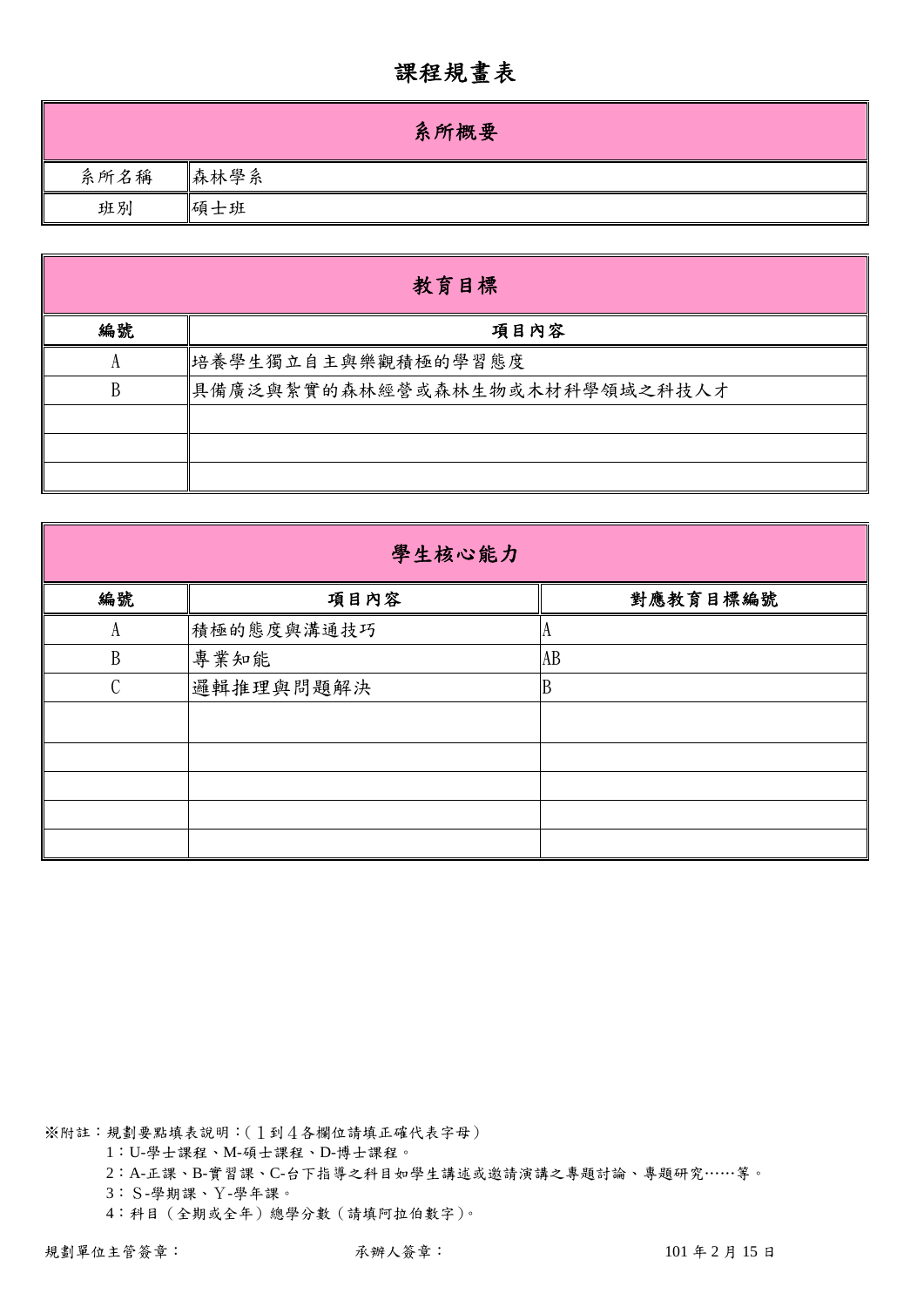## 課程規畫表

| 課年級<br>力編號<br>$\overline{2}$<br>3<br>$\overline{4}$<br>$\mathbf{1}$<br> 院核心課程(若無免填,請加註必修、選修)<br>$\overline{2}$<br>$\overline{C}$<br>Y<br>M<br>森林系<br>6<br><b>ABC</b><br>Thesis<br>Seminar in Forest<br>專題(一)<br>Y<br>$\overline{2}$<br>森林系<br>M<br><b>ABC</b><br>Management and<br>$\mathsf{C}$<br>Administration (I)<br>森林生物與保育<br>Seminar in Forest Biology<br>Y<br>森林系<br>$\mathsf{C}$<br>$\overline{2}$<br>M<br><b>ABC</b><br>專題(一)<br>and Conservation (I)<br>  林產物性專題(一)   Seminar in Physical Aspects<br>Y<br>$\overline{2}$<br>$\overline{C}$<br>M<br><b>ABC</b><br>森林系<br>of Forest Products (I)<br>  林產化性專題(一)   Seminar in Chemical<br>Y<br>$\overline{2}$<br>森林系<br><b>ABC</b><br>M<br><b>Aspects of Forest Products</b><br>C<br>(I)<br>森林經營與管理<br>Seminar in Forest<br>專題(二)<br>Y<br>$\overline{2}$<br>森林系<br>M<br>$\overline{C}$<br><b>ABC</b><br>2<br>Management and<br>Administration (II)<br>Seminar in Forest Biology<br>Y<br>森林系<br>$\overline{2}$<br><b>ABC</b><br>2<br>M<br>$\mathsf{C}$<br>專題(二)<br>and Conservation (II)<br>林產物性專題(二)<br>Seminar in Physical Aspects<br>森林系<br>Y<br><b>ABC</b><br>M<br>$\overline{C}$<br>$\overline{2}$<br>2<br>of Forest Products (II)<br> 林產化性專題(二)<br>Seminar in Chemical<br>$\mathbf Y$<br>森林系<br>2<br><b>ABC</b><br><b>Aspects of Forest Products</b><br>M<br>$\mathsf{C}% _{0}\!\left( \mathcal{M}_{0}\right) ^{T}\!\left( \mathcal{M}_{0}\right) ^{T}\!\left( \mathcal{M}_{0}\right) ^{T}\!\left( \mathcal{M}_{0}\right)$<br>2 | 中文課程名稱  | 英文課程名稱 |  | 規劃要點(附註) |  |  | 對應核心能 | 建議修 | 開課單位 | 備註 |  |  |  |
|----------------------------------------------------------------------------------------------------------------------------------------------------------------------------------------------------------------------------------------------------------------------------------------------------------------------------------------------------------------------------------------------------------------------------------------------------------------------------------------------------------------------------------------------------------------------------------------------------------------------------------------------------------------------------------------------------------------------------------------------------------------------------------------------------------------------------------------------------------------------------------------------------------------------------------------------------------------------------------------------------------------------------------------------------------------------------------------------------------------------------------------------------------------------------------------------------------------------------------------------------------------------------------------------------------------------------------------------------------------------------------------------------------------------------------------------------------------------------------------------|---------|--------|--|----------|--|--|-------|-----|------|----|--|--|--|
|                                                                                                                                                                                                                                                                                                                                                                                                                                                                                                                                                                                                                                                                                                                                                                                                                                                                                                                                                                                                                                                                                                                                                                                                                                                                                                                                                                                                                                                                                              |         |        |  |          |  |  |       |     |      |    |  |  |  |
|                                                                                                                                                                                                                                                                                                                                                                                                                                                                                                                                                                                                                                                                                                                                                                                                                                                                                                                                                                                                                                                                                                                                                                                                                                                                                                                                                                                                                                                                                              |         |        |  |          |  |  |       |     |      |    |  |  |  |
|                                                                                                                                                                                                                                                                                                                                                                                                                                                                                                                                                                                                                                                                                                                                                                                                                                                                                                                                                                                                                                                                                                                                                                                                                                                                                                                                                                                                                                                                                              |         |        |  |          |  |  |       |     |      |    |  |  |  |
|                                                                                                                                                                                                                                                                                                                                                                                                                                                                                                                                                                                                                                                                                                                                                                                                                                                                                                                                                                                                                                                                                                                                                                                                                                                                                                                                                                                                                                                                                              |         |        |  |          |  |  |       |     |      |    |  |  |  |
|                                                                                                                                                                                                                                                                                                                                                                                                                                                                                                                                                                                                                                                                                                                                                                                                                                                                                                                                                                                                                                                                                                                                                                                                                                                                                                                                                                                                                                                                                              | 必修課程    |        |  |          |  |  |       |     |      |    |  |  |  |
|                                                                                                                                                                                                                                                                                                                                                                                                                                                                                                                                                                                                                                                                                                                                                                                                                                                                                                                                                                                                                                                                                                                                                                                                                                                                                                                                                                                                                                                                                              | 碩士論文    |        |  |          |  |  |       |     |      |    |  |  |  |
|                                                                                                                                                                                                                                                                                                                                                                                                                                                                                                                                                                                                                                                                                                                                                                                                                                                                                                                                                                                                                                                                                                                                                                                                                                                                                                                                                                                                                                                                                              | 森林經營與管理 |        |  |          |  |  |       |     |      |    |  |  |  |
|                                                                                                                                                                                                                                                                                                                                                                                                                                                                                                                                                                                                                                                                                                                                                                                                                                                                                                                                                                                                                                                                                                                                                                                                                                                                                                                                                                                                                                                                                              |         |        |  |          |  |  |       |     |      |    |  |  |  |
|                                                                                                                                                                                                                                                                                                                                                                                                                                                                                                                                                                                                                                                                                                                                                                                                                                                                                                                                                                                                                                                                                                                                                                                                                                                                                                                                                                                                                                                                                              |         |        |  |          |  |  |       |     |      |    |  |  |  |
|                                                                                                                                                                                                                                                                                                                                                                                                                                                                                                                                                                                                                                                                                                                                                                                                                                                                                                                                                                                                                                                                                                                                                                                                                                                                                                                                                                                                                                                                                              |         |        |  |          |  |  |       |     |      |    |  |  |  |
|                                                                                                                                                                                                                                                                                                                                                                                                                                                                                                                                                                                                                                                                                                                                                                                                                                                                                                                                                                                                                                                                                                                                                                                                                                                                                                                                                                                                                                                                                              |         |        |  |          |  |  |       |     |      |    |  |  |  |
|                                                                                                                                                                                                                                                                                                                                                                                                                                                                                                                                                                                                                                                                                                                                                                                                                                                                                                                                                                                                                                                                                                                                                                                                                                                                                                                                                                                                                                                                                              |         |        |  |          |  |  |       |     |      |    |  |  |  |
|                                                                                                                                                                                                                                                                                                                                                                                                                                                                                                                                                                                                                                                                                                                                                                                                                                                                                                                                                                                                                                                                                                                                                                                                                                                                                                                                                                                                                                                                                              |         |        |  |          |  |  |       |     |      |    |  |  |  |
|                                                                                                                                                                                                                                                                                                                                                                                                                                                                                                                                                                                                                                                                                                                                                                                                                                                                                                                                                                                                                                                                                                                                                                                                                                                                                                                                                                                                                                                                                              |         |        |  |          |  |  |       |     |      |    |  |  |  |
|                                                                                                                                                                                                                                                                                                                                                                                                                                                                                                                                                                                                                                                                                                                                                                                                                                                                                                                                                                                                                                                                                                                                                                                                                                                                                                                                                                                                                                                                                              |         |        |  |          |  |  |       |     |      |    |  |  |  |
|                                                                                                                                                                                                                                                                                                                                                                                                                                                                                                                                                                                                                                                                                                                                                                                                                                                                                                                                                                                                                                                                                                                                                                                                                                                                                                                                                                                                                                                                                              |         |        |  |          |  |  |       |     |      |    |  |  |  |
|                                                                                                                                                                                                                                                                                                                                                                                                                                                                                                                                                                                                                                                                                                                                                                                                                                                                                                                                                                                                                                                                                                                                                                                                                                                                                                                                                                                                                                                                                              |         |        |  |          |  |  |       |     |      |    |  |  |  |
|                                                                                                                                                                                                                                                                                                                                                                                                                                                                                                                                                                                                                                                                                                                                                                                                                                                                                                                                                                                                                                                                                                                                                                                                                                                                                                                                                                                                                                                                                              |         |        |  |          |  |  |       |     |      |    |  |  |  |
|                                                                                                                                                                                                                                                                                                                                                                                                                                                                                                                                                                                                                                                                                                                                                                                                                                                                                                                                                                                                                                                                                                                                                                                                                                                                                                                                                                                                                                                                                              |         |        |  |          |  |  |       |     |      |    |  |  |  |
|                                                                                                                                                                                                                                                                                                                                                                                                                                                                                                                                                                                                                                                                                                                                                                                                                                                                                                                                                                                                                                                                                                                                                                                                                                                                                                                                                                                                                                                                                              |         |        |  |          |  |  |       |     |      |    |  |  |  |
|                                                                                                                                                                                                                                                                                                                                                                                                                                                                                                                                                                                                                                                                                                                                                                                                                                                                                                                                                                                                                                                                                                                                                                                                                                                                                                                                                                                                                                                                                              | 森林生物與保育 |        |  |          |  |  |       |     |      |    |  |  |  |
|                                                                                                                                                                                                                                                                                                                                                                                                                                                                                                                                                                                                                                                                                                                                                                                                                                                                                                                                                                                                                                                                                                                                                                                                                                                                                                                                                                                                                                                                                              |         |        |  |          |  |  |       |     |      |    |  |  |  |
|                                                                                                                                                                                                                                                                                                                                                                                                                                                                                                                                                                                                                                                                                                                                                                                                                                                                                                                                                                                                                                                                                                                                                                                                                                                                                                                                                                                                                                                                                              |         |        |  |          |  |  |       |     |      |    |  |  |  |
|                                                                                                                                                                                                                                                                                                                                                                                                                                                                                                                                                                                                                                                                                                                                                                                                                                                                                                                                                                                                                                                                                                                                                                                                                                                                                                                                                                                                                                                                                              |         |        |  |          |  |  |       |     |      |    |  |  |  |
|                                                                                                                                                                                                                                                                                                                                                                                                                                                                                                                                                                                                                                                                                                                                                                                                                                                                                                                                                                                                                                                                                                                                                                                                                                                                                                                                                                                                                                                                                              |         |        |  |          |  |  |       |     |      |    |  |  |  |
|                                                                                                                                                                                                                                                                                                                                                                                                                                                                                                                                                                                                                                                                                                                                                                                                                                                                                                                                                                                                                                                                                                                                                                                                                                                                                                                                                                                                                                                                                              |         |        |  |          |  |  |       |     |      |    |  |  |  |
|                                                                                                                                                                                                                                                                                                                                                                                                                                                                                                                                                                                                                                                                                                                                                                                                                                                                                                                                                                                                                                                                                                                                                                                                                                                                                                                                                                                                                                                                                              |         |        |  |          |  |  |       |     |      |    |  |  |  |
| (II)                                                                                                                                                                                                                                                                                                                                                                                                                                                                                                                                                                                                                                                                                                                                                                                                                                                                                                                                                                                                                                                                                                                                                                                                                                                                                                                                                                                                                                                                                         |         |        |  |          |  |  |       |     |      |    |  |  |  |

※附註:規劃要點填表說明:(1到4各欄位請填正確代表字母)

1:U-學士課程、M-碩士課程、D-博士課程。

2:A-正課、B-實習課、C-台下指導之科目如學生講述或邀請演講之專題討論、專題研究……等。

3:S-學期課、Y-學年課。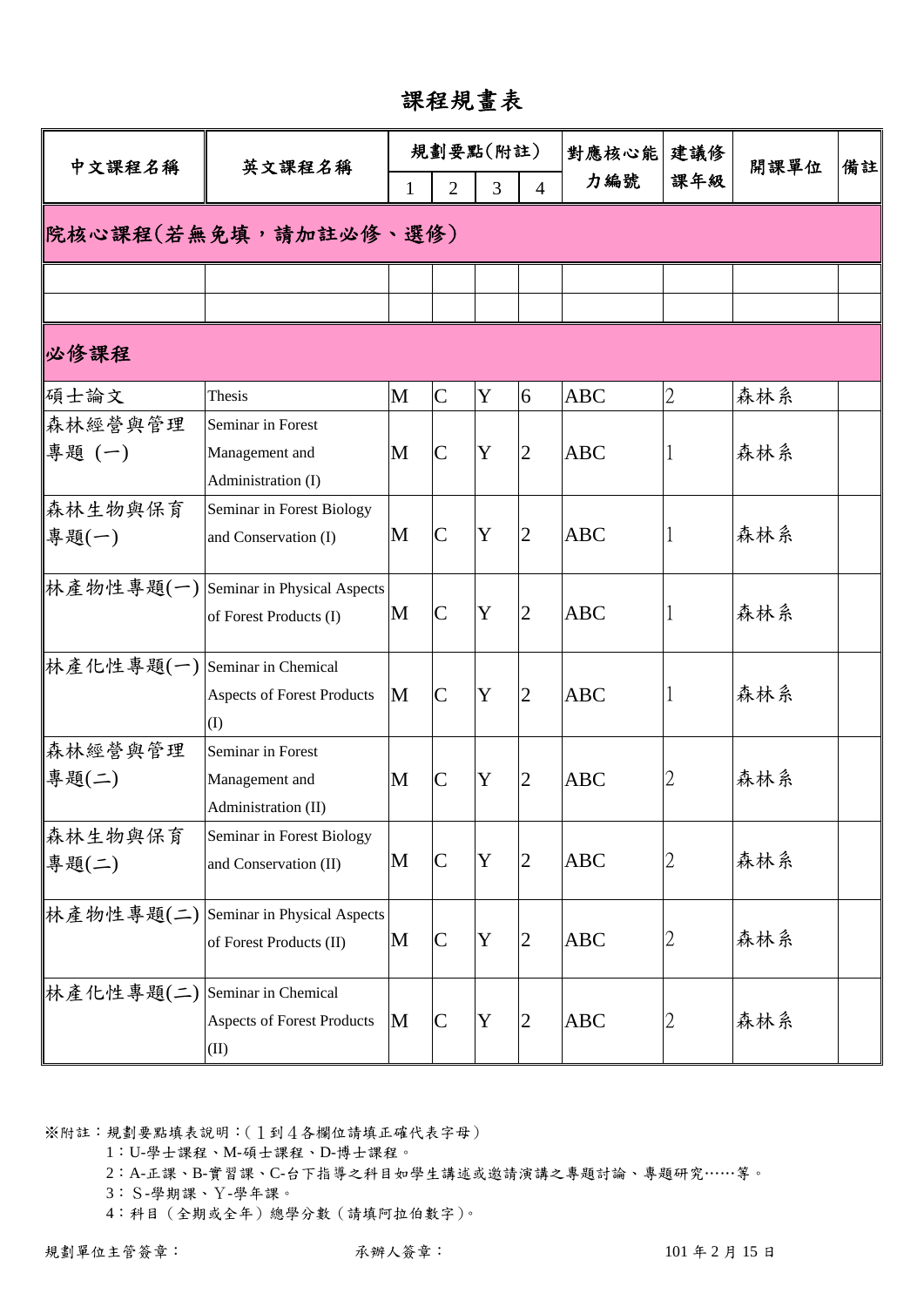## 課程規畫表

|                   |                                                                    |   | 規劃要點(附註)       |           | 對應核心 建議修       |           |                |      |          |
|-------------------|--------------------------------------------------------------------|---|----------------|-----------|----------------|-----------|----------------|------|----------|
| 中文課程名稱            | 英文課程名稱                                                             | 1 | 2              | 3         | 4              | 能力編號 課年級  |                | 開課單位 | 備註       |
| 選修課程              |                                                                    |   |                |           |                |           |                |      |          |
| 榕果生物學             | <b>Biology of Fig and its Associated Animals</b>                   | M | $\mathbf{A}$   | S         | 3              | <b>BC</b> | $\mathbf{1}$   | 森林系  | 100-2 新開 |
| 製漿造紙學特論           | Special Topics in Pulping and<br>Papermaking                       | M | $\mathbf{A}$   | S         | 3              | <b>BC</b> | $\overline{2}$ | 森林系  | 100-2 更名 |
| 生態氣候學與復育生<br>態學特論 | Special Topics on Ecoclimatology and<br><b>Restoration Ecology</b> | M | A              | S         | $\overline{2}$ | <b>BC</b> | 1              | 森林系  | 99-1 新開  |
| 天然資源評估法           | <b>Natural Resources Assessment</b>                                | M | $\mathbf{A}$   | S         | 3              | <b>BC</b> | $\mathbf{1}$   | 森林系  |          |
| 高等遙測影像分析          | <b>Advanced Digital Image Analysis</b>                             | M | A              | S         | 3              | <b>BC</b> | $\overline{2}$ | 森林系  |          |
| 林木生長收穫學特論         | Special Topics in Growth and Yield                                 | M | $\mathbf{A}$   | S         | 3              | <b>BC</b> | $\mathbf{1}$   | 森林系  |          |
| 資源多變量分析           | Resources Multivariate Analysis                                    | M | $\mathbf{A}$   | S         | 3              | <b>BC</b> | $\overline{2}$ | 森林系  |          |
| 數位遙測影像分析          | Digital Remote Sensing Imagery Analysis                            | M | $\mathbf{A}$   | S         | 3              | <b>BC</b> | $\mathbf{1}$   | 森林系  |          |
| 高等數位地圖學           | <b>Advanced Digital Cartography</b>                                | M | A              | S         | 3              | <b>BC</b> | $\overline{2}$ | 森林系  |          |
| 森林經理學研究法          | <b>Research Methods of Forest Management</b>                       | M | A              | S         | 2              | BC        | $\mathbf{1}$   | 森林系  |          |
| 地理資訊系統            | Geographic Information System                                      | M | A              | S         | 3              | <b>BC</b> | $\mathbf{1}$   | 森林系  |          |
| 數位資源資訊系統          | <b>Digital Resources Information System</b>                        | M | $\mathbf{A}$   | S         | 3              | BC        | $\mathbf{1}$   | 森林系  |          |
| 高等森林測計學           | <b>Advanced Forest Measuration</b>                                 | M | $\mathbf{A}$   | S         | 3              | <b>BC</b> | $\overline{2}$ | 森林系  |          |
| 林業經濟學特論           | Special Topics in Forestry Economics                               | M | $\overline{A}$ | S         | 3              | BC        | $\mathbf 1$    | 森林系  |          |
| 林業政策及法規研究<br>法    | Research Methods in Forest Policy and<br>Law                       | M | A              | S         | 3              | BC        | 1              | 森林系  |          |
| 數量森林經營學           | Quantitative Approaches to Forest<br>Management                    | M | A              | S         | 3              | <b>BC</b> | $\mathbf 1$    | 森林系  |          |
| 資源遙感探測            | <b>Remote Sensing of Natural Resources</b>                         | M | $\mathbf{A}$   | S         | 3              | <b>BC</b> | $\mathbf{1}$   | 森林系  |          |
| 掃瞄式電顯林學應用<br>技術   | Application of Electronic Microscopy in<br>Forestry                | M | AB             | S         | 3              | <b>BC</b> |                | 植病所  |          |
| 數值分類學             | <b>Numerical Classification</b>                                    | M | A              | S         | 3              | BC        | 1              | 森林系  |          |
| 生化分類學             | <b>Biochemical Classification</b>                                  | M | A              | S         | 3              | BC        | 1              | 森林系  |          |
| 森林生態生理學           | <b>Forest Ecophysiology</b>                                        | M | $\mathbf{A}$   | S         | 3              | <b>BC</b> | $\overline{2}$ | 森林系  |          |
| 生態生理學專題實驗         | Special Topics in Eco-Physiological<br>Experiment                  | M | AB             | S         | 3              | <b>BC</b> | $\overline{2}$ | 森林系  |          |
| 森林生態調查與分析         | Methods of Forest Vegetation Ecology                               | M | A              | S         | 3              | BC        | $\mathbf{1}$   | 森林系  |          |
| 現代育林問題            | <b>Issues in Contemporary Silviculture</b>                         | M | A              | S         | $\overline{2}$ | BC        | $\mathbf{1}$   | 森林系  |          |
| 空間生態學             | <b>Spatial Ecology</b>                                             | M | A              | S         | 3              | BC        | $\mathbf{1}$   | 森林系  |          |
| 森林美學特論            | <b>Special Topics in Forest Esthetics</b>                          | M | A              | S         | 3              | BC        | $\mathbf 1$    | 森林系  |          |
| 森林防崩特論            | Special Topics in Forest and Land Slide<br>Control                 | M | A              | S         | 3              | BC        | $\mathbf{1}$   | 森林系  |          |
| 林木育種學特論           | Special Topics in Forest Tree Breeding                             | M | A              | S         | 3              | <b>BC</b> | $\mathbf{1}$   | 森林系  |          |
| 樹木學特論             | Special Topics in Dendrology                                       | M | A              | ${\bf S}$ | 3              | BC        | $\overline{2}$ | 森林系  |          |

※附註:規劃要點填表說明:(1到4各欄位請填正確代表字母)

1:U-學士課程、M-碩士課程、D-博士課程。

2:A-正課、B-實習課、C-台下指導之科目如學生講述或邀請演講之專題討論、專題研究……等。

3:S-學期課、Y-學年課。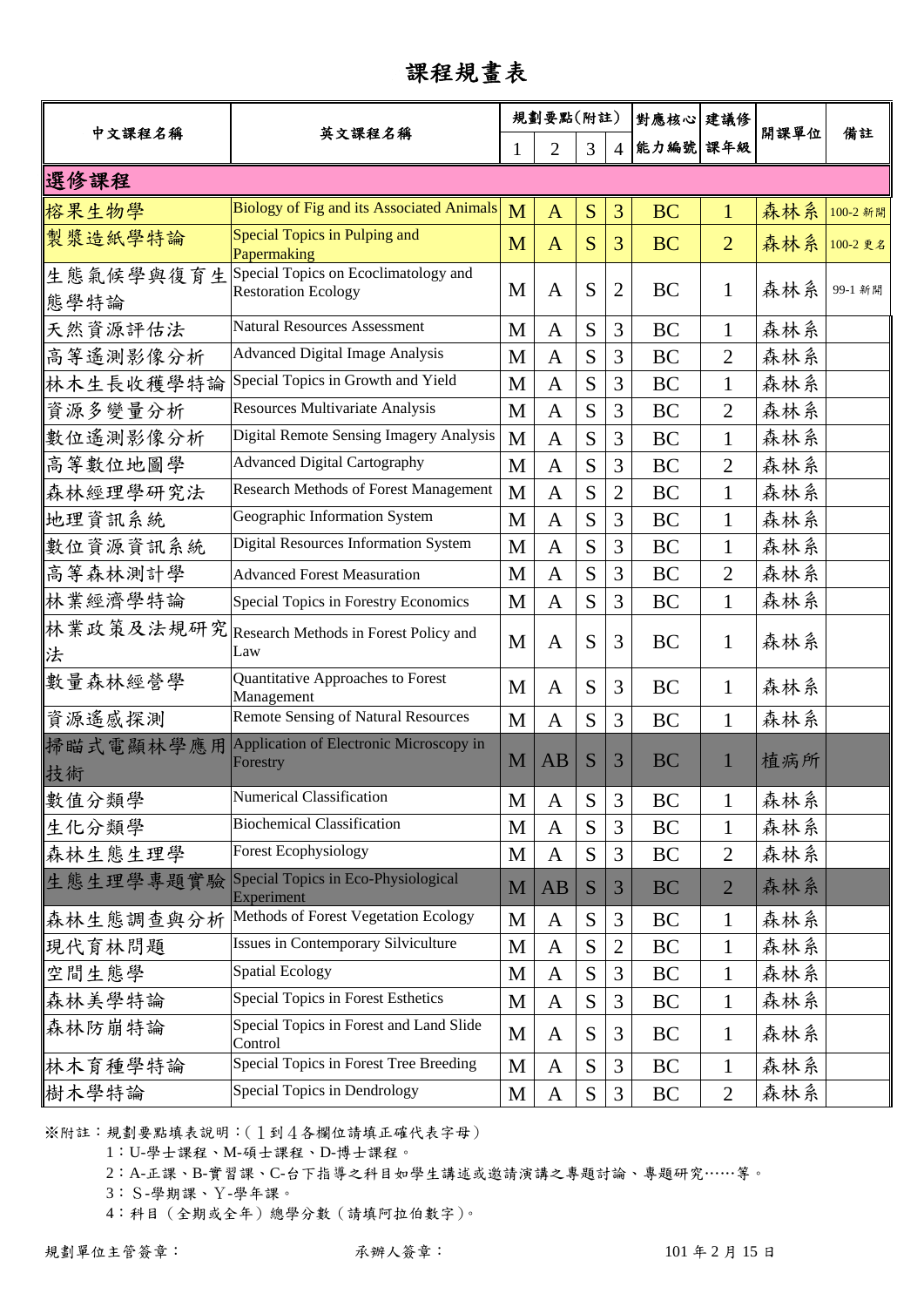| 森林生態學特論         | Special Topics in Forest Ecology                                                         | M | A              | S | 3              | <b>BC</b> | $\mathbf 1$    | 森林系 |  |
|-----------------|------------------------------------------------------------------------------------------|---|----------------|---|----------------|-----------|----------------|-----|--|
| 育林學特論           | Special Topics in Silviculture                                                           | M | A              | S | 3              | <b>BC</b> | $\mathbf{1}$   | 森林系 |  |
| 林木遺傳學特論         | Special Topics in Forest Genetics                                                        | M | A              | S | 3              | BC        | 1              | 森林系 |  |
| 林木數量遺傳學         | <b>Quantitative Forest Genetics</b>                                                      | M | $\mathsf{A}$   | S | $\mathfrak{2}$ | BC        | $\mathbf 1$    | 森林系 |  |
| 林木遺傳參數估計        | Estimation of Genetics Parameters in<br><b>Forest Trees</b>                              | M | AB             | S | 3              | <b>BC</b> | $\overline{2}$ | 森林系 |  |
| 自然資源遺傳保育        | Genetic Conservation of Natural<br>Resources                                             | M | $\mathbf{A}$   | S | 3              | <b>BC</b> | $\mathbf{1}$   | 森林系 |  |
| 林木改良海外研習        | Overseas Study in Forest Tree<br>Improvement                                             | M | $\mathcal{C}$  | S | $\mathbf{1}$   | <b>BC</b> | $\mathbf 1$    | 森林系 |  |
| 林木遺傳育種研究法       | Research Methods of Forest Genetics and<br><b>Breeding</b>                               | M | $\mathcal{C}$  | S | $\overline{2}$ | BC        | $\mathbf{1}$   | 森林系 |  |
| 森林土壤學特論         | Special Topics in Forest Soil Science                                                    | M | $\mathbf{A}$   | S | 3              | <b>BC</b> | 1              | 森林系 |  |
| 林木菌根研究          | Tree Mycorrhizal Research                                                                | M | $\mathbf{A}$   | S | 3              | <b>BC</b> | $\overline{2}$ | 森林系 |  |
| 木材化學特論          | Special Topics in Wood Chemistry                                                         | M | A              | S | 3              | <b>BC</b> | $\mathbf{1}$   | 森林系 |  |
| 木材抽出物           | <b>Wood Extractives</b>                                                                  | M | A              | S | 3              | BC        | $\mathbf{1}$   | 森林系 |  |
| 纖維素化學           | <b>Cellulose Chemistry</b>                                                               | M | $\mathbf{A}$   | S | 3              | <b>BC</b> | $\mathbf{1}$   | 森林系 |  |
| 木材性質學特論         | Special Topics in Wood Properties                                                        | M | $\mathbf{A}$   | S | 3              | <b>BC</b> | $\mathbf{1}$   | 森林系 |  |
| 紙張性質學特論         | Special Topics in Paper Properties                                                       | M | $\overline{A}$ | S | 3              | <b>BC</b> | $\mathbf{1}$   | 森林系 |  |
| 木材加工學特論         | Special Topics in Wood Processing                                                        | M | $\mathbf{A}$   | S | 3              | BC        | $\mathbf{1}$   | 森林系 |  |
| 木材利用學特論         | Special Topics in Wood Utilization                                                       | M | $\mathbf{A}$   | S | 3              | BC        | $\mathbf{1}$   | 森林系 |  |
| 木材膠合原理          | Theory of Wood Adhesions                                                                 | M | $\mathbf{A}$   | S | 3              | <b>BC</b> | $\mathbf{1}$   | 森林系 |  |
| 生物質木材膠合劑        | <b>Biomass Wood Adhesives</b>                                                            | M | $\mathbf{A}$   | S | 3              | <b>BC</b> | $\mathbf{1}$   | 森林系 |  |
| 木材膠合劑性能檢定<br>原理 | Testing Theory for Performance of Wood<br>Adhesives                                      | M | $\mathbf{A}$   | S | 3              | <b>BC</b> | $\mathbf{1}$   | 森林系 |  |
| 木質材料學特論         | Special Topics in Wood-Based Materials                                                   | M | A              | S | 3              | <b>BC</b> | $\mathbf{1}$   | 森林系 |  |
| 樹脂化學            | <b>Resin Chemistry</b>                                                                   | M | A              | S | 3              | BC        |                | 森林系 |  |
| 改良木材學特論         | Special Topics in Improved Wood                                                          | M | $\mathbf{A}$   | S | 3              | BC        |                | 森林系 |  |
| 用特論             | 生物質能源及化學利Special Topics on Biomass Energy and<br>Chemicals                               | M | A              | S | 3              | BC        | 1              | 森林系 |  |
| 劑               | 再生性資源製造膠合 Adhesives from Renewable Resources                                             | M | A              | S | 3              | BC        | $\mathbf{1}$   | 森林系 |  |
| 木材塗料學特論         | Special Topics in Wood Coatings                                                          | M | A              | S | 3              | BC        | $\mathbf 1$    | 森林系 |  |
| 環境取樣學           | <b>Environmental Sampling</b>                                                            | M | A              | S | 3              | <b>BC</b> |                | 森林系 |  |
| 木材保存學特論         | Special Topics in Wood Preservation                                                      | M | A              | S | 3              | BC        |                | 森林系 |  |
| 森林經營及林政文獻<br>研讀 | Review of Literature in Forest<br>Management and Forest Policy                           | M | $\mathcal{C}$  | Y | 2              | BC        | $\overline{2}$ | 森林系 |  |
| 林業經濟文獻研讀        | Review of Literature in Forestry<br>Economics                                            | M | $\mathcal{C}$  | Y | $\overline{2}$ | BC        | $\overline{2}$ | 森林系 |  |
| 資源調查與測計文獻<br>研讀 | Review of Literature in Forest Inventory<br>and Mensuration                              | M | $\mathsf{C}$   | Y | 2              | BC        | $\overline{2}$ | 森林系 |  |
|                 | 遙測及地理資訊文獻 Review of Literature in Remote Sensing<br>and Geographical Information Science | M | $\mathsf{C}$   | Y | 2              | <b>BC</b> | $\overline{2}$ | 森林系 |  |

※附註:規劃要點填表說明:(1到4各欄位請填正確代表字母)

1:U-學士課程、M-碩士課程、D-博士課程。

2:A-正課、B-實習課、C-台下指導之科目如學生講述或邀請演講之專題討論、專題研究……等。

3:S-學期課、Y-學年課。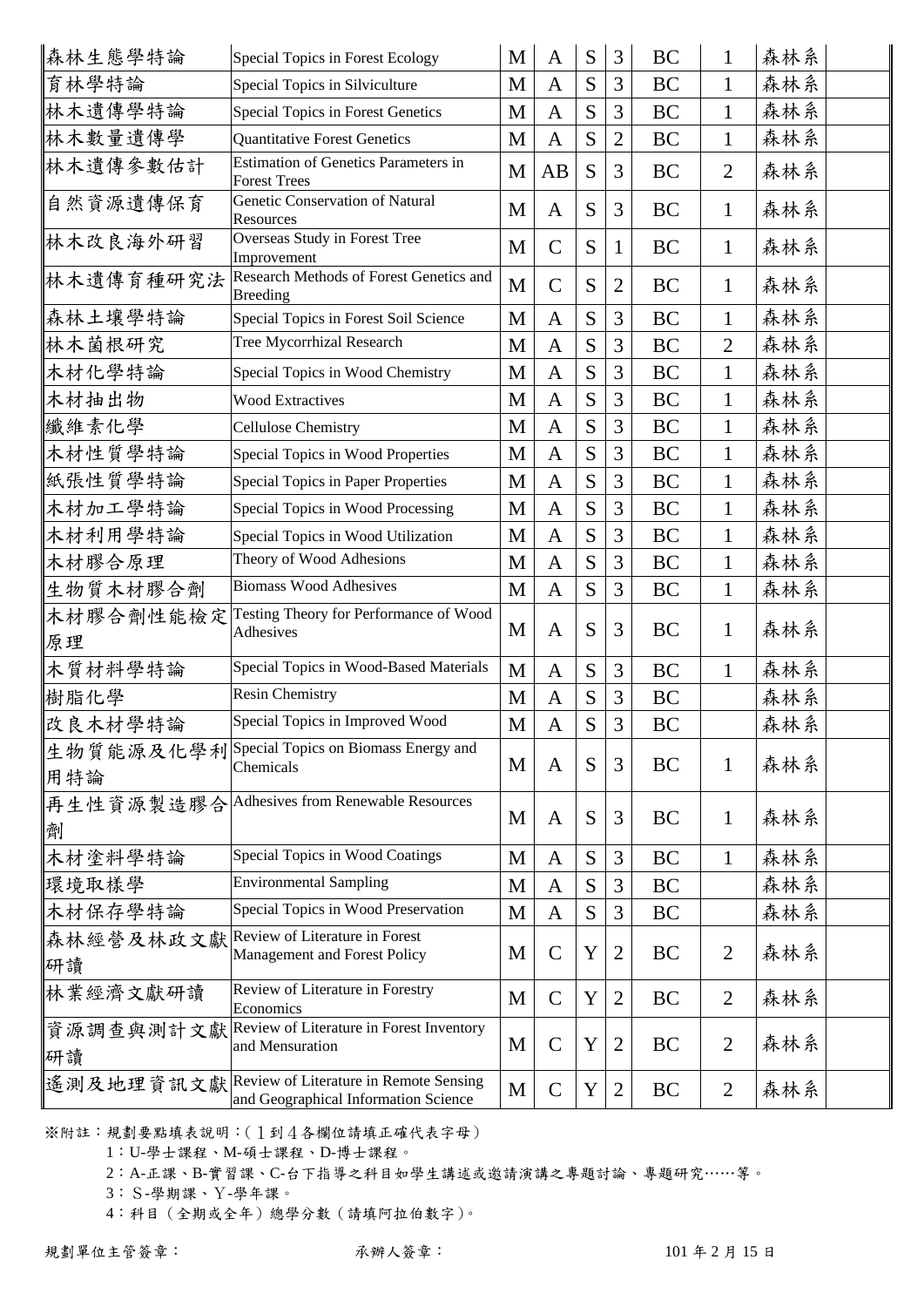| 研讀                |                                                                                      |   |               |   |                |           |                |     |  |
|-------------------|--------------------------------------------------------------------------------------|---|---------------|---|----------------|-----------|----------------|-----|--|
| 讀                 | 森林植物分類文獻研 Review of Literature in Taxnomy of<br><b>Forest Plants</b>                 | M | $\mathcal{C}$ | Y | $\overline{2}$ | <b>BC</b> | $\overline{2}$ | 森林系 |  |
| 讀                 | 森林生態森林文獻研 Review of Literature in Forest Ecology                                     | M | $\mathbf C$   | Y | $\overline{2}$ | <b>BC</b> | $\overline{2}$ | 森林系 |  |
| 生態生理文獻研讀          | Review of Literature in Ecophysiology                                                | M | $\mathcal{C}$ | Y | $\overline{2}$ | BC        | 2              | 森林系 |  |
| 育林文獻研讀            | Review of Literature in Silviculture                                                 | M | $\mathcal{C}$ | Y | $\overline{2}$ | BC        | $\overline{2}$ | 森林系 |  |
| 讀                 | 林木遺傳育種文獻研  Review of Literature in Forest Genetics<br>and Tree Breeding              | M | $\mathsf{C}$  | Y | $\overline{2}$ | BC        | $\overline{2}$ | 森林系 |  |
| 研讀                | 森林土壤與菌根文獻 Review of Literature in Forest Soil and<br>Mycorrhiza                      | M | $\mathbf C$   | Y | $\overline{2}$ | BC        | $\overline{2}$ | 森林系 |  |
| 森林文獻研讀            | Review of Literature in Forestry                                                     | M | $\mathsf{C}$  | Y | $\overline{2}$ | <b>BC</b> | $\overline{2}$ | 森林系 |  |
| 紙漿與造紙文獻研讀         | Review of Literature in Sulphite and Kraft<br>Pulps                                  | M | $\mathsf{C}$  | Y | $\overline{2}$ | BC        | $\overline{2}$ | 森林系 |  |
| 造紙文獻研讀            | Review of Literature in Paper Making                                                 | M | $\mathsf{C}$  | Y | $\overline{2}$ | <b>BC</b> | $\overline{2}$ | 森林系 |  |
| 木質材料文獻研讀          | Review of Literature in Wood-Based<br>Materials                                      | M | $\mathbf C$   | Y | $\overline{2}$ | BC        | $\overline{2}$ | 森林系 |  |
| 木材化學文獻研讀          | Review of Literature in Wood Chemistry                                               | M | $\mathsf{C}$  | Y | $\overline{2}$ | <b>BC</b> | $\overline{2}$ | 森林系 |  |
| 木材乾燥與鑑別文獻<br>研讀   | Review of Literature in Wood Drying and<br>Identification                            | M | $\mathbf C$   | Y | $\overline{2}$ | BC        | $\overline{2}$ | 森林系 |  |
| 文獻研讀              | 再生性資源與膠合劑 Review of Literature in Biocomposites<br>and Adhesives                     | M | $\mathsf{C}$  | Y | $\overline{2}$ | <b>BC</b> | $\overline{2}$ | 森林系 |  |
| 家具製造與木材塗裝<br>文獻研讀 | Review of Literature in Furniture Making<br>and Wood Finishing                       | M | $\mathsf{C}$  | Y | $\overline{2}$ | BC        | $\overline{2}$ | 森林系 |  |
| 林產文獻研讀            | Review of Literature in Forest Products                                              | M | $\mathsf{C}$  | Y | $\overline{2}$ | <b>BC</b> | $\overline{2}$ | 森林系 |  |
| 森林化學文獻研讀          | Review of Literature in Tree Chemistry                                               | M | $\mathsf{C}$  | Y | $\overline{2}$ | BC        | $\overline{2}$ | 森林系 |  |
| 環文獻研讀             | ∥森林水化學與養分循│Review of Literature in Water Chemistry<br>and Nutrient Cycling in Forest | M | $\mathcal{C}$ | Y | $\overline{2}$ | <b>BC</b> | $\overline{2}$ | 森林系 |  |
| 生質能源文獻研讀          | Review of Literature in Biomass Energy                                               | M | $\mathcal{C}$ | Y | $\overline{2}$ | BC        | $\overline{2}$ | 森林系 |  |
| 森林遊樂文獻研讀          | Review of Literature in Forest Recreation                                            | M | $\mathsf{C}$  | Y | $\overline{2}$ | BC        | $\overline{2}$ | 森林系 |  |
| 林產產業分析與營運<br>評估   | Analysis and Operation Evaluation of<br><b>Forest Products Industry</b>              | M | A             | S | 3              | BC        | $\mathbf{1}$   | 森林系 |  |
| 木材比較解剖學           | <b>Comparative Wood Anatomy</b>                                                      | M | $\mathbf{A}$  | S | 3              | <b>BC</b> | $\mathbf{1}$   | 森林系 |  |
| 支序學               | Cladistics                                                                           | M | $\mathbf{A}$  | S | 3              | <b>BC</b> | $\mathbf{1}$   | 森林系 |  |
| 植物拉丁文             | <b>Botanical Latin</b>                                                               | M | $\mathbf{A}$  | S | 3              | BC        | $\mathbf{1}$   | 森林系 |  |
| 森林生態系的生物地<br>質化學  | Biogeochemistry in Forest Ecosystem                                                  | M | A             | S | $\overline{2}$ | BC        | $\mathbf{1}$   | 森林系 |  |
| 生態系經營學            | <b>Ecosystem Management</b>                                                          | M | $\mathbf{A}$  | S | $\mathfrak{2}$ | BC        | $\overline{2}$ | 森林系 |  |
| 野生動物棲息地經營         | Wildlife Habitat Management                                                          | M | $\mathbf{A}$  | S | 3              | BC        | $\mathbf{1}$   | 森林系 |  |
| 自然資源規劃            | <b>Natural Resources Planning</b>                                                    | M | $\mathbf{A}$  | S | 3              | BC        | $\mathbf{1}$   | 森林系 |  |
| 街突管理與危機處理         | Conflict Management and Crisis                                                       | M | A             | S | $\mathfrak{2}$ | BC        | $\mathbf{1}$   | 森林系 |  |

※附註:規劃要點填表說明:(1到4各欄位請填正確代表字母)

1:U-學士課程、M-碩士課程、D-博士課程。

2:A-正課、B-實習課、C-台下指導之科目如學生講述或邀請演講之專題討論、專題研究……等。

3:S-學期課、Y-學年課。